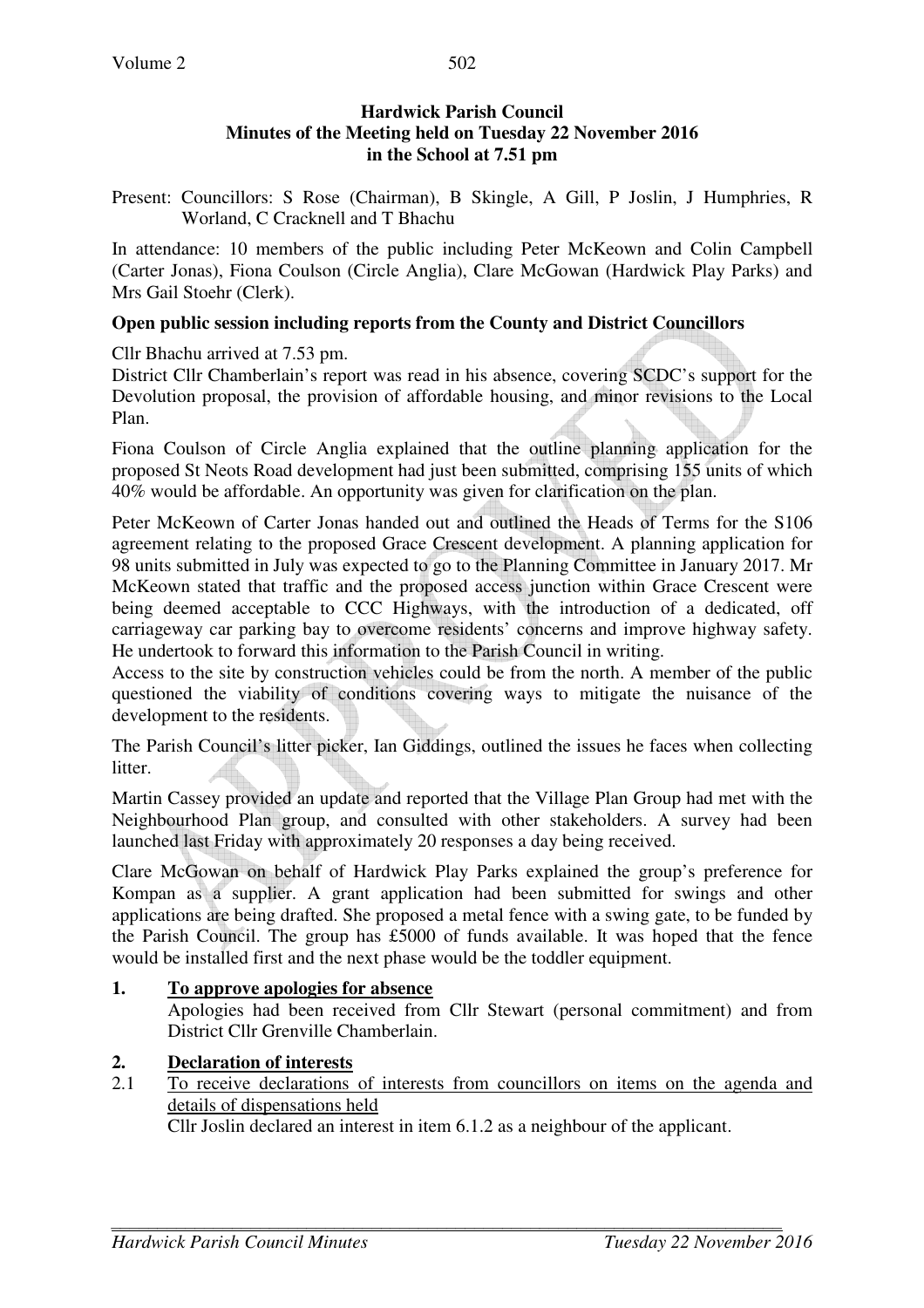Cllr Worland declared an interest in item 4.8 as he had undertaken to help Hardwick Happenings with the advertising, and also declared the existence of his dispensation to speak but not to vote.

2.2 To receive written and grant any requests for dispensation as appropriate for items on this agenda None.

## **3. To approve the minutes of the previous meeting on 25 October 2016**

RESOLVED that the minutes of the meeting on 25 October 2016 be approved and signed by the Chairman as a true record.  $(Prop\ \tilde{J}H, 2nd\ RW, unanimous)$ 

On a proposition by the Chairman, it was agreed to vary the order of business to take item 7.2 at this point.

7.2 Neighbourhood Plan update report

Cllr Gill reported on discussions with the Village Plan Steering Group to find common ground between the two groups. Issues included whether the Neighbourhood Plan Group would have to defer to the Parish Council on all actions, given the delay this would incur, and whether the Village Plan information could be used for the Neighbourhood Plan. Alison Talkington of SCDC had advised that this could be an appendix. Two questions had been submitted to the Village Plan Group and included in their questionnaire. There were questions 56 and 58. A question had been asked by the Chairman on the timing of the Village Plan. Alison Talkington had said that there did not need to be a consultation if the designated area was the whole of the parish.

## **4. Matters arising and carried forward from the last or previous meetings for discussion/decisions**

- 4.1 (7.5) CCC City Deal and new busway to consider if any action is required RESOLVED to defer this item until either Cllrs Joslin or Gill put together a considered proposal.
- 4.2 (Open) Circle Anglia site off St Neots Road RESOLVED to suggest to the resident who wrote regarding this matter, that he sends his views to Fiona Coulson.
- 4.3 (4.0.1) Proposal that the hedge at the Pavilion car park be replaced by other tree species

Cllr Joslin, noting that the hedge had a TPO withdrew her proposal.

- 4.4 (5.3) Resident request for 3 new litter bins in Main Street and St Neots Road, and to move bin by skate park RESOLVED to await the installation of the previously agreed bins before considering others further.
- 4.5 (5.3) Proposal that the bench near the bus stop in St Neots Road be tidied up and treated and
- 4.6 (5.3) Benches on the Recreation Ground RESOLVED that Tony Callus be contracted to refurbish the benches outside the shop and the two on the Recreation Ground.<sup>(Prop JH, 2nd PJ, unanimous)</sup>
- 4.7 (5.5) CCC Winter Gritting to consider response from CCC Proposed that it be minuted that the Parish Council was disappointed with the less than satisfactory response from CCC which it felt did not take into account the School bus routes and record that the Parish Council had done all it could to have the route gritted. (Prop JH, 2nd SR, unanimous)
- 4.8 (7.1) Hardwick Happenings grant application form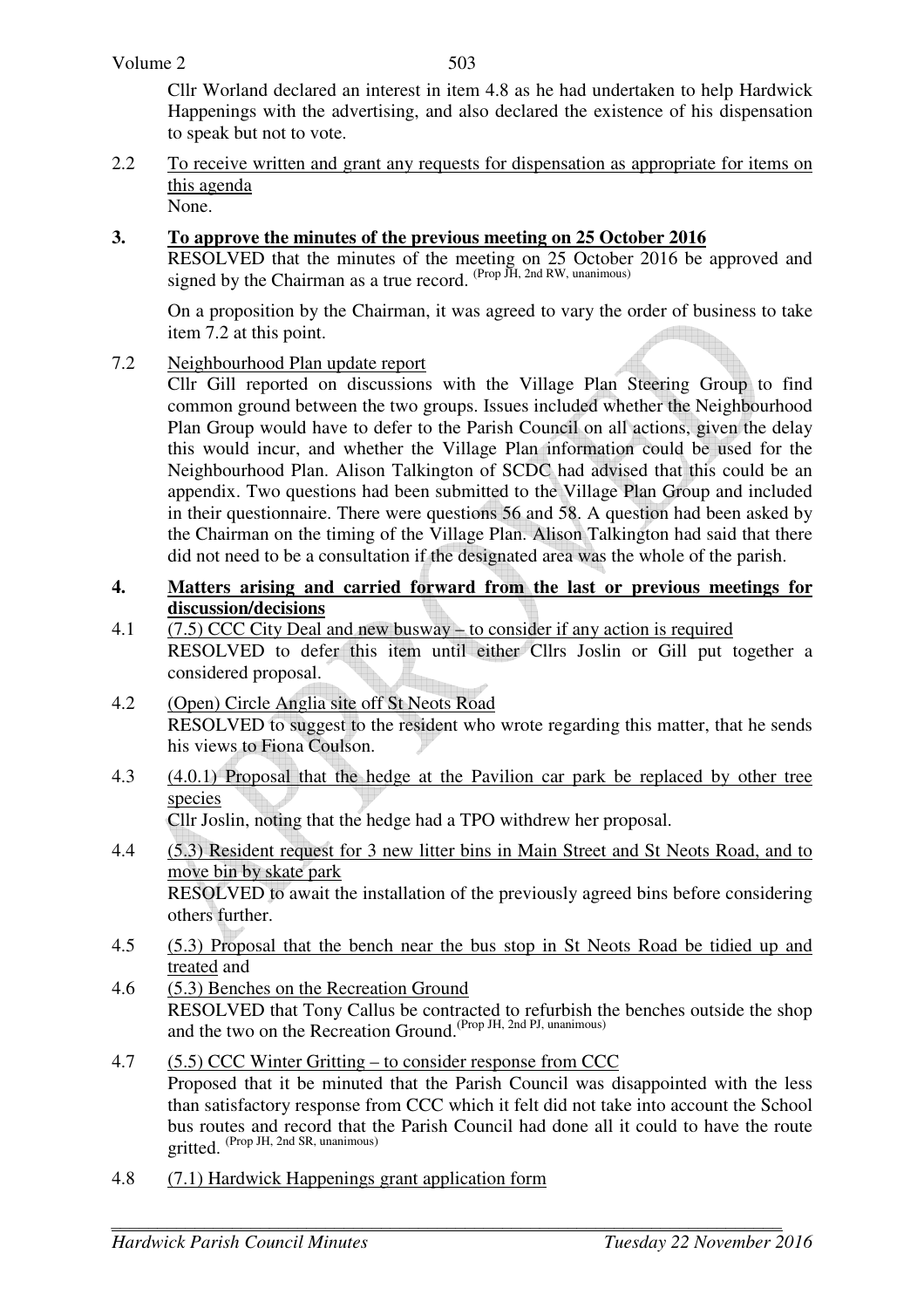The Clerk advised the Council that it had a power under S142 Communications and therefore S137 could not be used. She also advised that Ian Dewar at CAPLAC had indicated that in his opinion the Council could only give 20% this year to Hardwick Happenings to cover the Council's pages however she advised, in her opinion, the Council could give up to 66%, based on one publication assessed, to cover not only its contributions but also those of village charities and voluntary groups and organisations in accordance with the legislation. She also advised that the Council's minutes did not show the Council had done proper due diligence and with the decision at the last meeting the loss on the Council's year end accounts would be approximately £10,000 more than agreed at the January meeting.

A proposal by the Chairman that the decision made at the last meeting still stood and that the £5000 grant should be approved, was not seconded.

A proposal by Cllr Joslin that the Council gives the Hardwick Happenings £3000 was not seconded.

RESOLVED, having revisited the decision at the last meeting, that £2400 be given to the Hardwick Happenings using the Council's power under S142 to assist them to the end of the financial year. (Prop CC, 2nd PJ, carried with 1 against)

#### 4.9 (8.1) Dead tree in woodland – to consider quotation if received

 RESOLVED to ask Peter Oakes to remove one further dead tree in the woodland behind Sudeley Grove. (Prop JH, 2nd AG, unanimous)

#### **5. Correspondence/communications received**

- 5.1 Resident anti-social behaviour at the skate park RESOLVED to ask the PCSOs to look into the matter and draw it to their attention. (Prop CC, 2nd JH, unanimous)
- 5.2 Hardwick Play Parks play equipment project update and proposals

 The response from the Planning Officer as to SCDC's view on a suitable site for a community building was noted. The skate park had been identified as the best site.

 On a proposition by the Chairman, the meeting was closed at 10.12 pm to enable clarification from Clare McGowan on her proposals. The meeting re-opened at 10.13 pm.

 The Clerk advised the Council on its financial regulation about the number of quotes required and the ability of the Council to suspend the requirement.

RESOLVED to defer this item to the next meeting to enable Ms McGowan to provide the other quotation received plus one other. (Prop SR, 2nd CC, unanimous)

- 5.2.1 Request for approval of the play park design including the expanded footprint, and staging programme for the project RESOLVED to defer this matter to the next meeting. Ms McGowan was thanked for providing the information.
- 5.2.2 Request that the Parish Council supply and erect a new fence after removal of the old fence by the group and to consider costings and how this should be funded Deferred to the next meeting.
- 5.3 To consider whether the litter picker should wear his hi-vis jacket at all times while working or only by the highway On a proposition by the Chairman, the meeting was briefly suspended to allow Ian Giddings to explain that he was happy to wear his own jacket with the Parish Council jacket over it at all times while litter picking.
- 5.4 Use of Parish Council land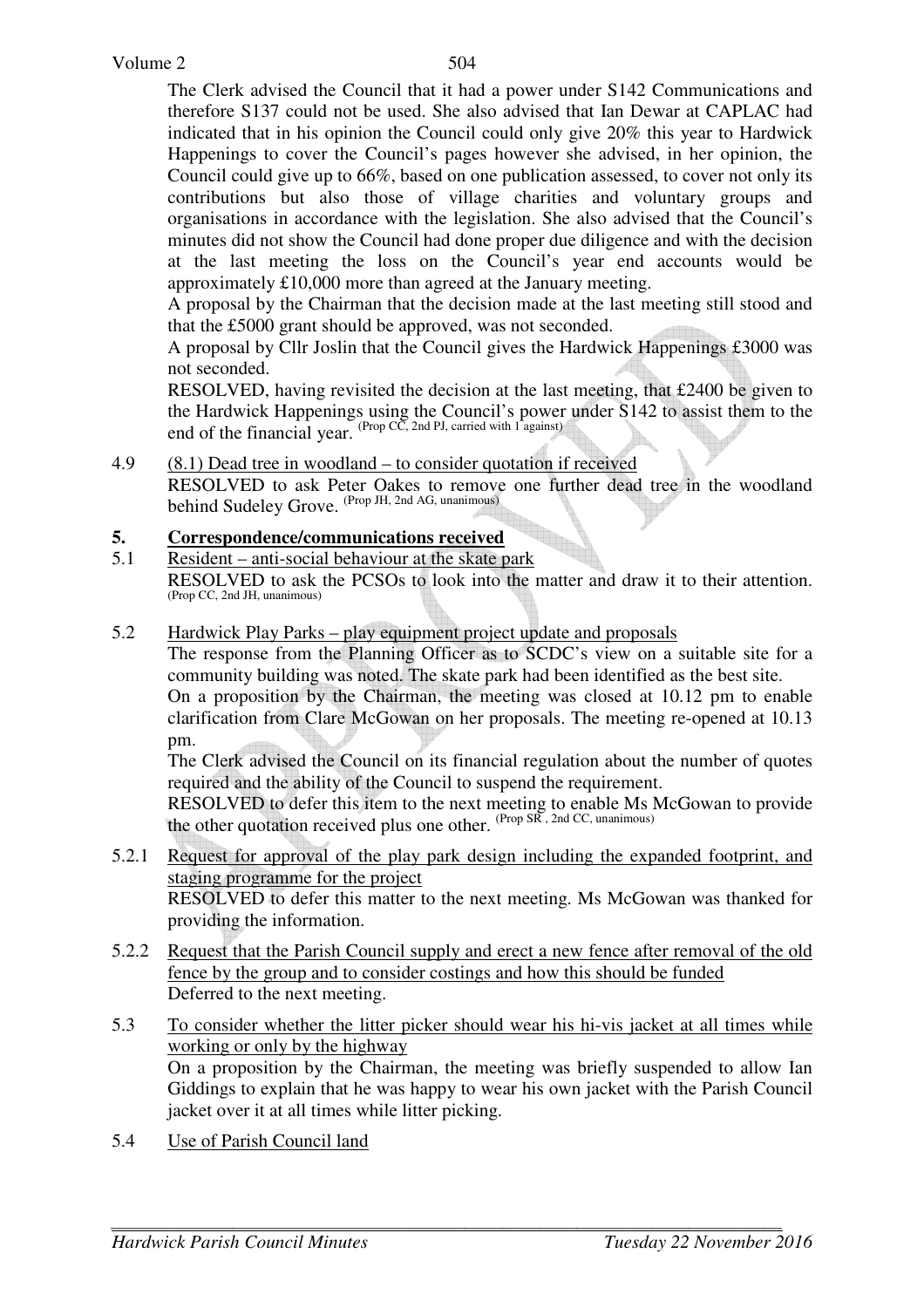505

RESOLVED that Cllr Gill should take a look at the possible encroachment and if encroachment had taken place, a letter is to be sent asking those involved to remove the materials and reinstate the area. (Prop SR, 2nd CC, unanimous)

- 5.5 CCC Minerals and Waste consultation RESOLVED that the Parish Council had no comments. (Prop BS, 2nd SR, unanimous)
- 5.6 SCDC Review of polling districts consultation RESOLVED that the Parish Council had no comments. (Prop BS, 2nd SR, unanimous)
- 5.7 Carter Jonas Grace Crescent development Heads of Terms for the application, that will be used to inform the S106 Agreement RESOLVED to defer this item to the next meeting to enable members to look and come to a view as to whether the Parish Council's objectives have been met and whether the Parish Council should change its planning application response. (Prop SR, 2nd JH, unanimous)
- **6. Planning Applications and Decision notices and tree works applications**
- 6.1 Planning applications received since the last meeting
- 6.1.1 S/2815/16/FL 139 Bramley Way Single storey front extension RESOLVED that the Parish Council made no recommendation. <sup>(Prop</sup> SR, 2nd JH, unanimous)
- 6.1.2 S/2943/16/OL Land at 41 St Neots Road Outline planning permission for one dwelling with all matters reserved except access Cllr Joslin, having previously declared an interest in this application, left the meeting at 10.30 pm. RESOLVED that the Parish Council made no recommendation. (Prop SR, 2nd JH, unanimous) Cllr Joslin re-joined the meeting at 10.33 pm.
- 6.1.3 S/2994/16/DC Land behind St Mary's Church on Main Street discharge of condition 1 to 11 of S/0781/15/FL RESOLVED to recommend approval. (Prop SR, 2nd JH, unanimous)
- 6.1.4 Application for Street Trading NISA, 99 Cambridge Road Cllr Bhachu declared an interest in this item and left the meeting at 10.35 pm. RESOLVED that the Parish Council had no objections. <sup>(Prop SR, 2nd RW, unanimous)</sup> Cllr Bhachu re-joined the meeting at 10.36 pm.
- 6.2 SCDC Decision Notices Details of planning permissions granted by SCDC or refusal notices since the last meeting can be viewed on the SCDC Planning Portal at http://plan.scambs.gov.uk/.
- 6.2.1 S/2304/16/FL 25 Bramley Way Demolition of existing garage with the proposal to erect double storey side and rear extension and new front porch – permission granted.
- 6.2.2 S/2237/16/FL 111 Limes Road Proposed single storey front and rear extensions and two storey rear extension – Permission granted.
- 6.2.3 S/1786/16/FL 55 St Neots Road Erection of extension to rear of existing bungalow and alterations and enlargement of existing roof – Permission granted.
- 6.3 Tree Works
- 6.3.1 S/2976/16/TC The Old School House

 RESOLVED that there were no objections to the trimming back of the branches but that the ash tree work was new therefore to ask for a time extension. (Prop SR, 2nd PJ, unanimous)

#### **7. Members reports and items for information only**

7.1 Proposal that the Council considers the start time for its meetings